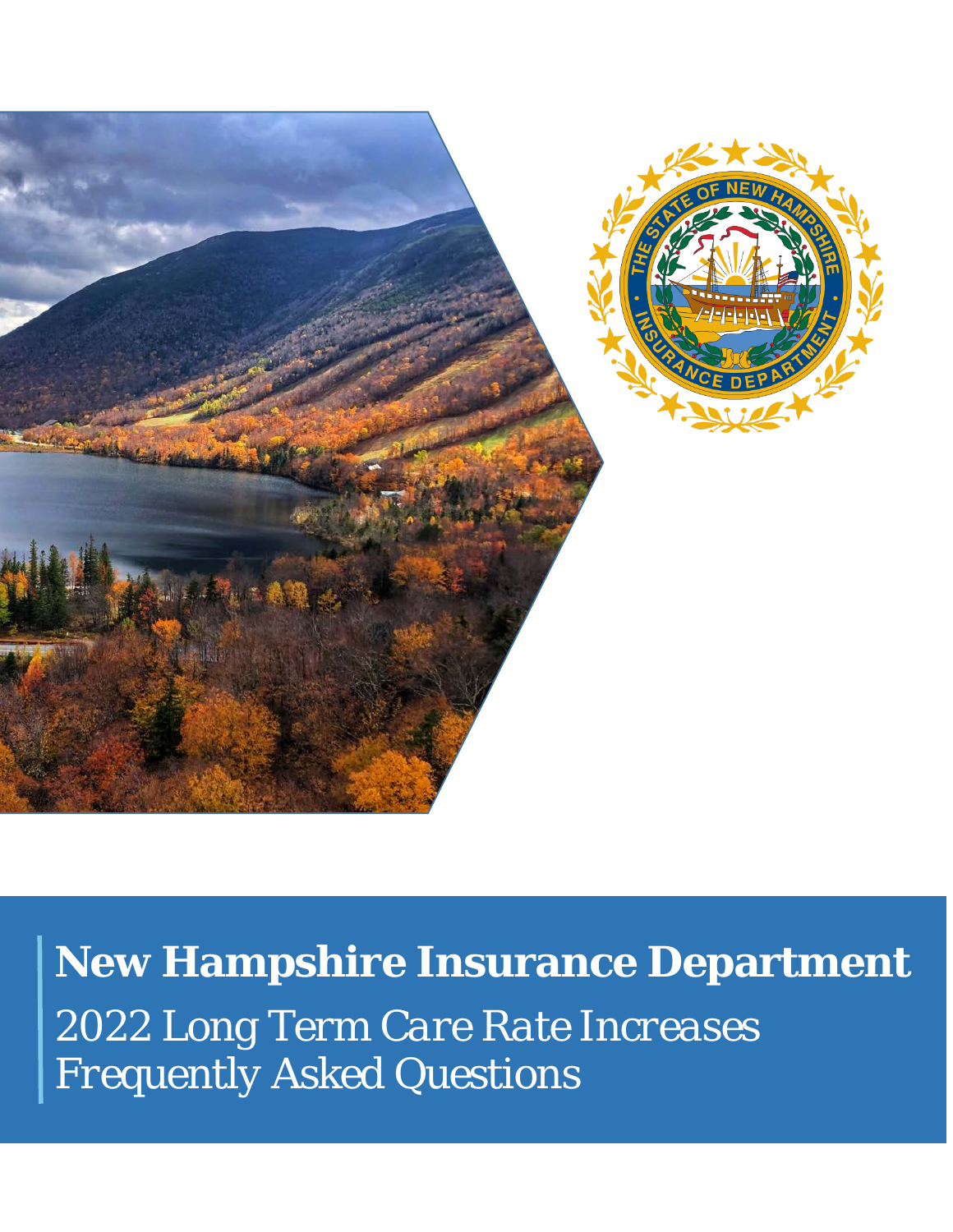

21 South Fruit Street, Suite 14 Concord, NH 03301 603-271-2261

**Purpose:** The purpose of this FAQ is to provide consumers with information on Long Term Care insurance rate increases.

**Background:** Long Term Care (LTC) insurance is one way that individuals can pay for nursing-home care, home-health care and personal or adult day care services. This type of insurance, introduced in the 1980's as nursing home insurance, may pay the service provider directly or provide reimbursement to the policy owner. For general information regarding LTC insurance, visit NHID's Senior Services page at [https://www.nh.gov/insurance/consumers/senior.htm.](https://www.nh.gov/insurance/consumers/senior.htm)

LTC plans present their own relatively unique pricing challenges. Most LTC insurance policyholders purchase policies long before they expect to make a claim. Issuers make assumptions regarding the number of policyholders who will let their coverage lapse (i.e. stop paying premium before making a claim). The premiums paid by lapsing policyholders become available to support persisting policyholders who don't lapse. These assumptions are critical to pricing.

Issuers are finding that fewer policyholders are lapsing than what they had expected. This means there are:

- fewer dollars from lapsed policies to support persisting policyholders;
- more policyholders who are likely to make a claim;
- and fewer policyholders, since some have already lapsed, to absorb dollars needed to be raised in order to ensure the vitality of the block of business.

In 2018, the New Hampshire Insurance Department implemented a rule that would limit the premium rate increase an issuer could impose based on the insurer's attained age. For a three year period, the maximum increase an issuer could impose was capped at 50% for insureds under age 70. This cap graded down to 10% for insureds age 90 and over.

However, a 2021 New Hampshire Supreme Court decision invalidated this rule. As a result, a number of companies have sought increases that had been previously denied under the prior rule. The Department hopes the following information will answer many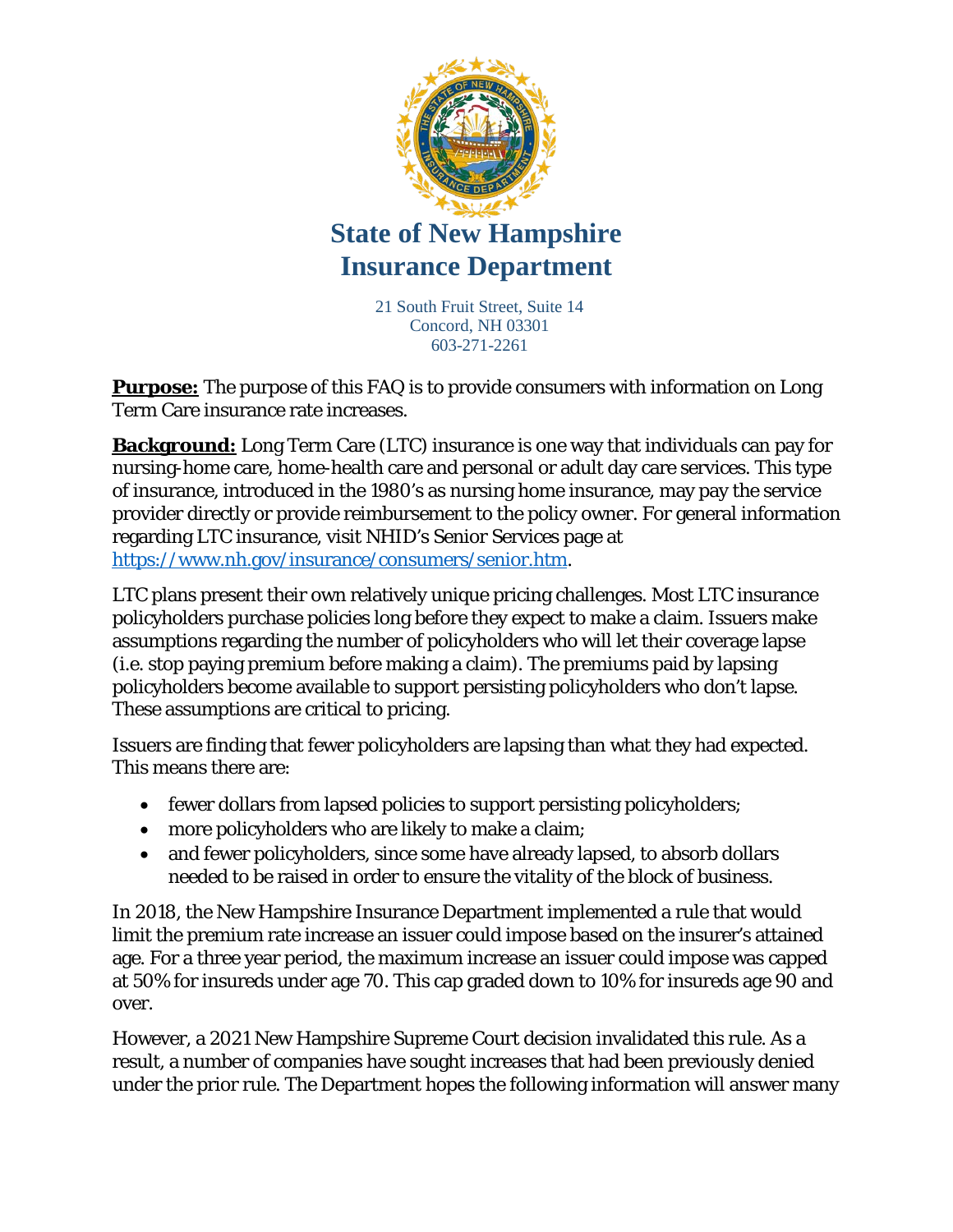commonly asked questions concerning changes that NH insureds might be experiencing as a result of these increases.

## **Table of Contents:**

- **1. [Are the premium increases legal?](#page-3-0)**
- **2. [Are there any limits on rate increases?](#page-3-1)**
- **3. [I am on a fixed-income, what are my options?](#page-3-2)**
- **4. [If I accept a non-forfeiture option, is my policy changing?](#page-4-0)**
- **5. [Will my rates increase again?](#page-4-1)**
- **6. [I still have questions or concerns regarding my options. Who can I](#page-4-2)  [contact?](#page-4-2)**
- **7. [What increases has NHID approved recently?](#page-4-3)**
- **8. [How can I access or review issuer rate filings to better understand](#page-4-4)  [their justifications for increasing rates?](#page-4-4)**
- **9. [Chart: NHID Approved LTC Rate Increases 2021 -](#page-6-0) 2022**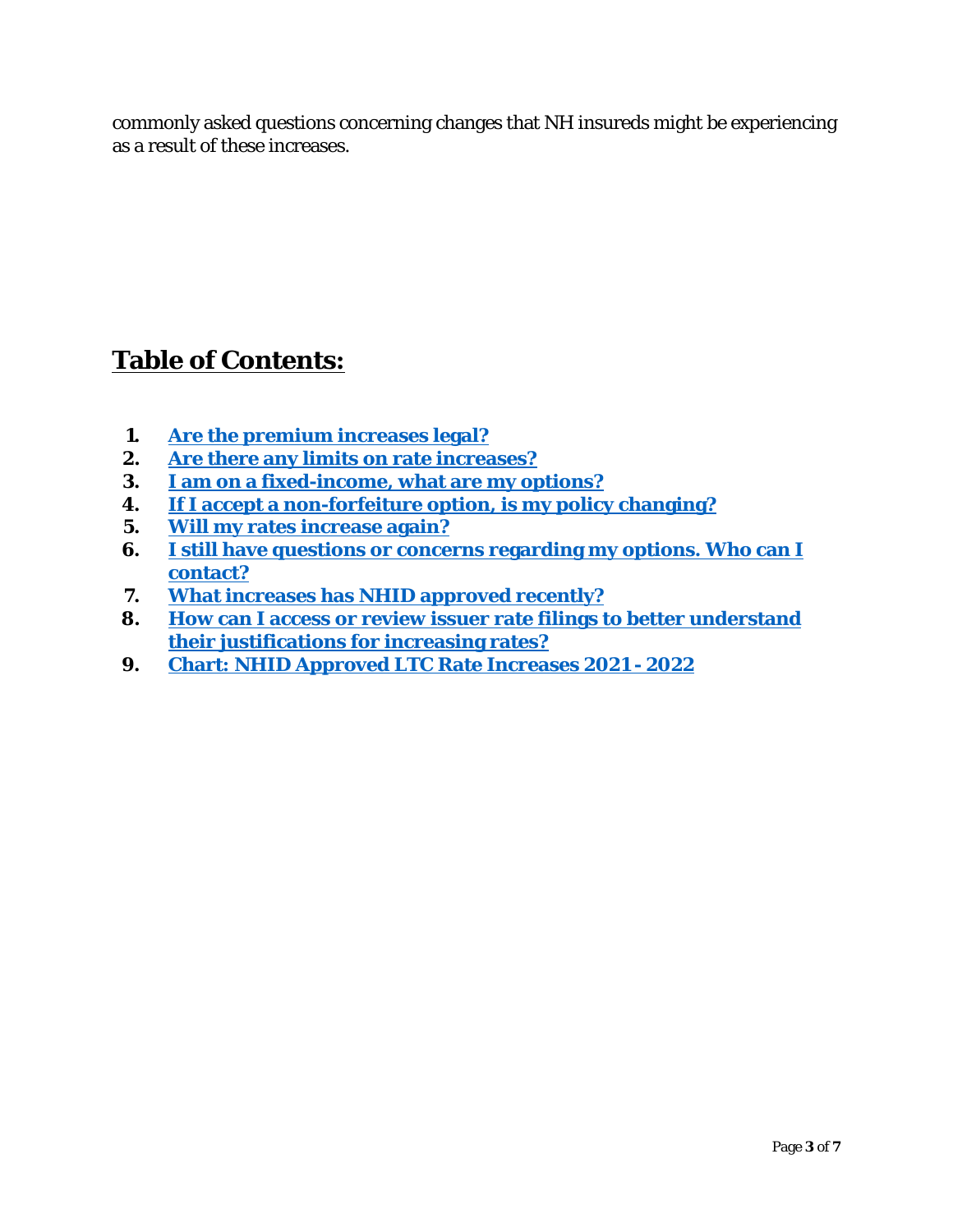#### **Frequently Asked Questions:**

#### <span id="page-3-0"></span>**1. Are the premium increases legal?**

Yes. LTC insurance policies are issued on a guaranteed renewable basis. While the issuer is required to maintain the policy in the manner in which it was issued, it is permitted to increase rates.

#### <span id="page-3-1"></span>**2. Are there any limits on rate increases?**

Yes. NHID rules require issuers to demonstrate that a certain percentage of premium dollars will go towards paying claims. This is called a loss ratio test. At the time the policy was originally filed, issuers had to demonstrate that at least 60% of premiums would go towards claims. Rate increase demonstrations are subject to higher loss ratio requirements. In theory, this does create an upper limit on allowable increases. However, based on accumulated data that proves original pricing assumptions were inadequate, these limits can result in very large increases.

Further, NHID regulations require that approved increases be implemented in a manner in which no policyholder experiences more than a 20% increase in any one year. The schedule of increases required to implement the issuer's total approved increase must be provided to you with the notice of the approved increase.

#### <span id="page-3-2"></span>**3. I am on a fixed-income, what are my options?**

If your rates increase by more than a specified percentage amount of your original issued premium, New Hampshire's insurance regulations require that the issuer provide you with a non-forfeiture option of reduced paid-up insurance.[1](#page-3-3) If you elect this benefit, your policy would lapse and in its place you will be issued a new contract, giving you paid-up coverage with the total benefits limited to the total sum of premiums paid.

Generally, issuers also voluntarily provide additional options in lieu of the full premium increase. These may include other non-forfeiture options or reduced coverage. Reducing coverage might include eliminating COI (cost of inflation) benefit increases, reducing the daily benefit, reducing the maximum benefit, increasing the elimination period or some combination of these. Insured consumers should discuss all options with their insurance producer or a financial advisor.

<span id="page-3-3"></span>l <sup>1</sup> See [NHCAR Part INS 3601.27](http://www.gencourt.state.nh.us/rules/state_agencies/ins3600.html) Nonforfeiture Benefit Requirement for details, including a table of specified percentages.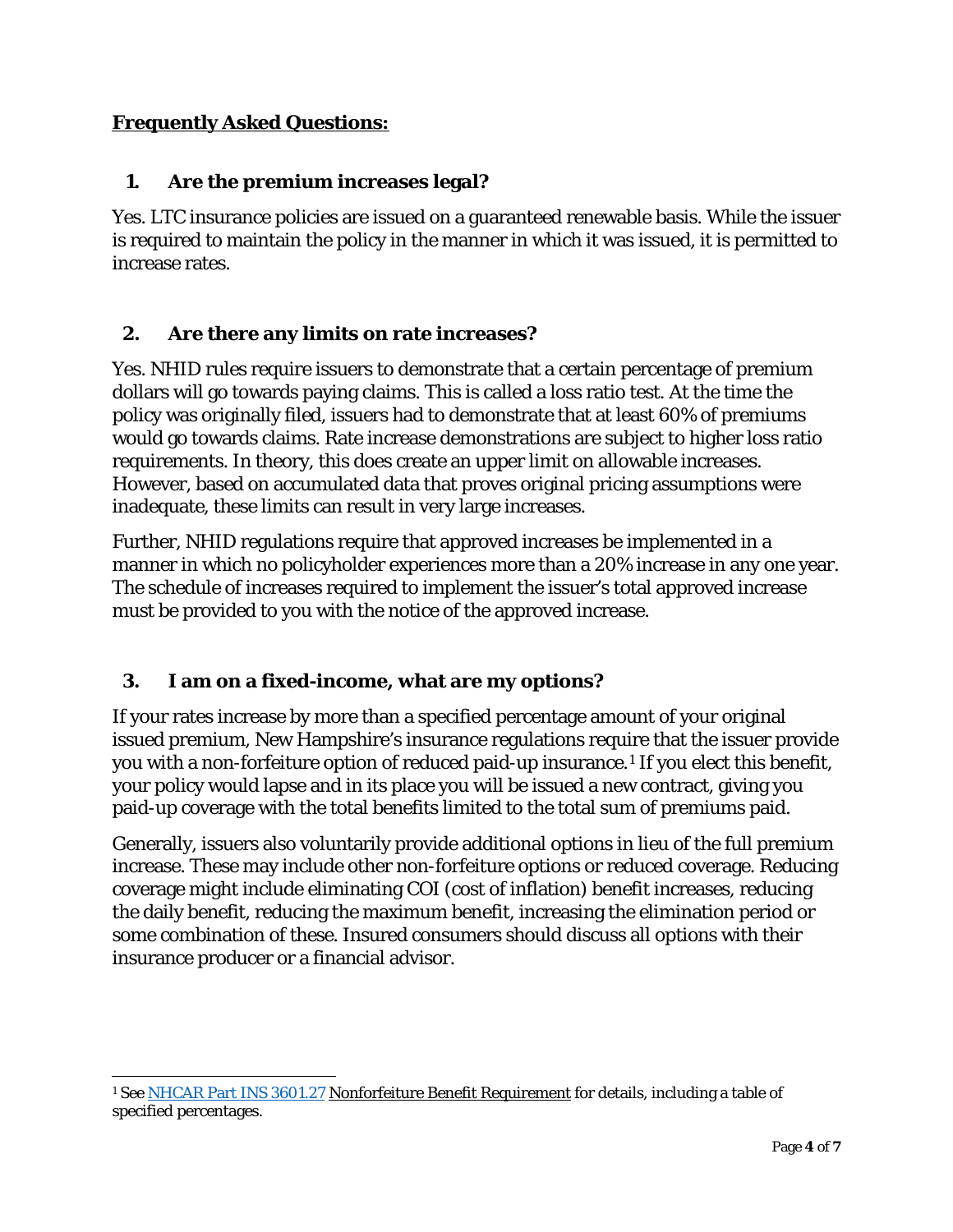#### <span id="page-4-0"></span>**4. If I accept a non-forfeiture option, is my policy changing?**

The terms of your coverage will always change when you select a non-forfeiture option, but these changes can be made while keeping you under the same policy. Many issuers offer lower or no rate increase if the policyholder is willing to accept certain contractual changes.

#### <span id="page-4-1"></span>**5. Will my rates increase again?**

Your rates could increase again. While state regulations limit rate increases to 20% a year, your company may have received approval for a larger increase, which the company must implement over multiple years. Please refer to the chart on the last page of this document for a list of rate increases approved by the Insurance Department in 2021 and 2022. NHID regulations do not permit the company to increase rates while a prior increase is being implemented, i.e. while the issuer is still implementing an approved rate increase schedule.

#### <span id="page-4-2"></span>**6. What increases has NHID approved recently?**

Since the NHID rule has been vacated, NHID has approved rate increases for the following companies: Allianz, American General, Brighthouse, John Alden, John Hancock, MedAmerica, Metropolitan Life, NY Life, Prudential and Transamerica Life. The NHID Approved Rate Increases table for 2021-2022 can be found on the last page of this document.

#### <span id="page-4-3"></span>**7. I still have questions or concerns regarding my options. Who can I contact?**

Questions and concerns regarding premium increases and non-forfeiture options are best directed to your LTC insurance company or insurance producer. The NH Insurance Department Consumer Services Unit can also help. Please contact us at 603-271-2261, in state toll free 800-852-3416 or email [consumerservices@ins.nh.gov.](mailto:consumerservices@ins.nh.gov)

#### <span id="page-4-4"></span>**8. How can I access or review issuer rate filings to better understand their justifications for increasing rates?**

#### SERFF Public Access Portal – Approved LTC Rate Increase Review Instructions

Background (or support) data, submitted by companies which have received Department approved Long Term Care (LTC) rate increases, may be found through the SERFF public access portal. Referencing the LTC Rate Increases Chart, consumers may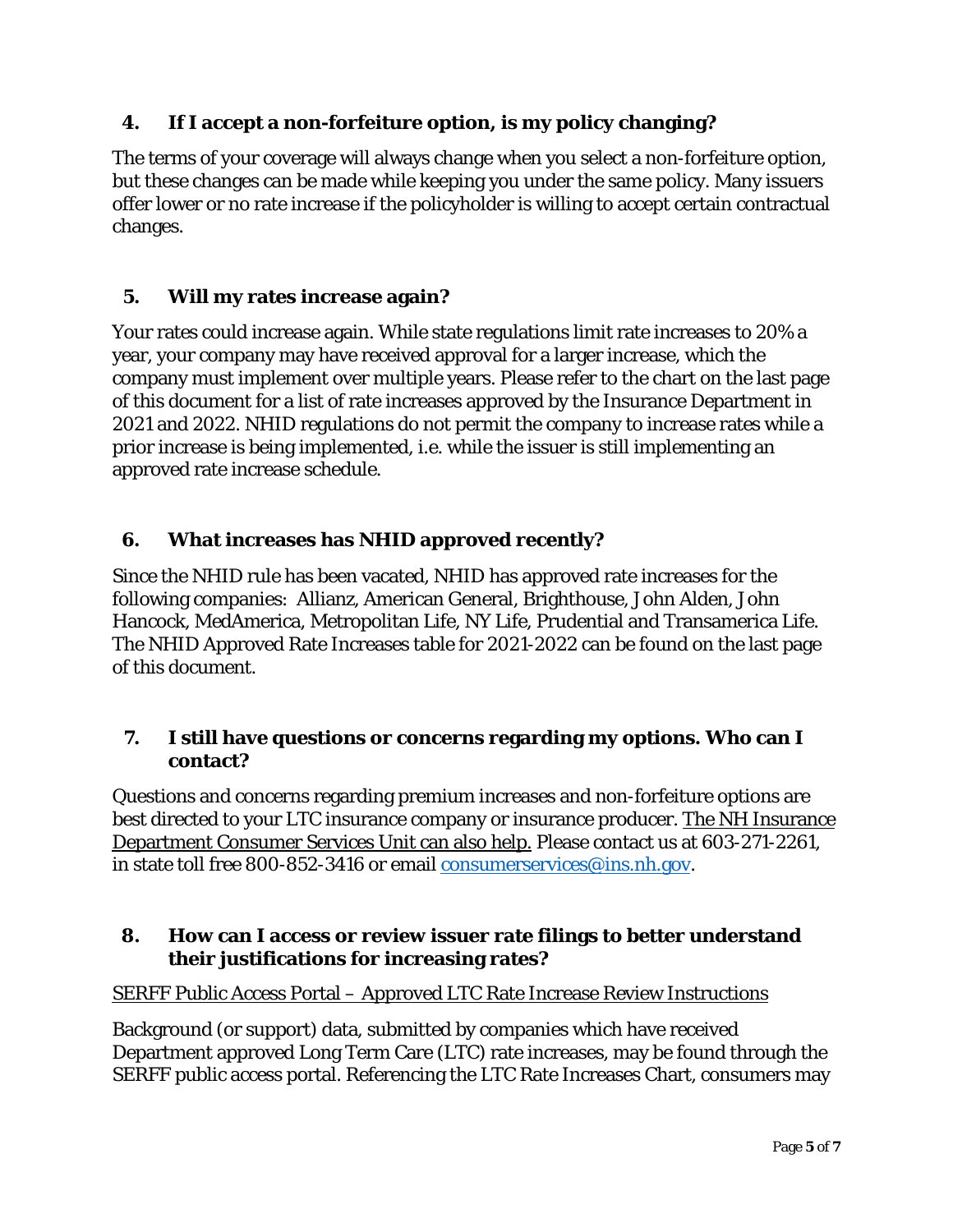use the following instructions to locate the rate request filings, submitted to and approved by the NH Insurance Department (NHID).

#### Portal Access

- 1. Navigate to SERFF public access portal via this link: <https://filingaccess.serff.com/sfa/home/nh>
- 2. Click "Begin Search" button.
- 3. Click "Accept" button.

#### Filing Search

- 4. Business Type Do not select anything
- 5. Company Name = Blank
- 6. NAIC Company Code = Blank
- 7. Insurance Product Name = Blank
- 8. SERFF Tracking # = Enter the SERFF Filing Number, found in the 3rd column of the rate chart
	- a. Example: LTCG-132959648
- 9. Start Submission Date = Blank
- 10. End Submission Date = Blank
- 11. Click "Search" button.

#### Search Results

- 1. One result will be presented.
- 2. Select (click) the filing.

#### Filing Summary

• Open the attachments that reference rate sheets and Exhibits